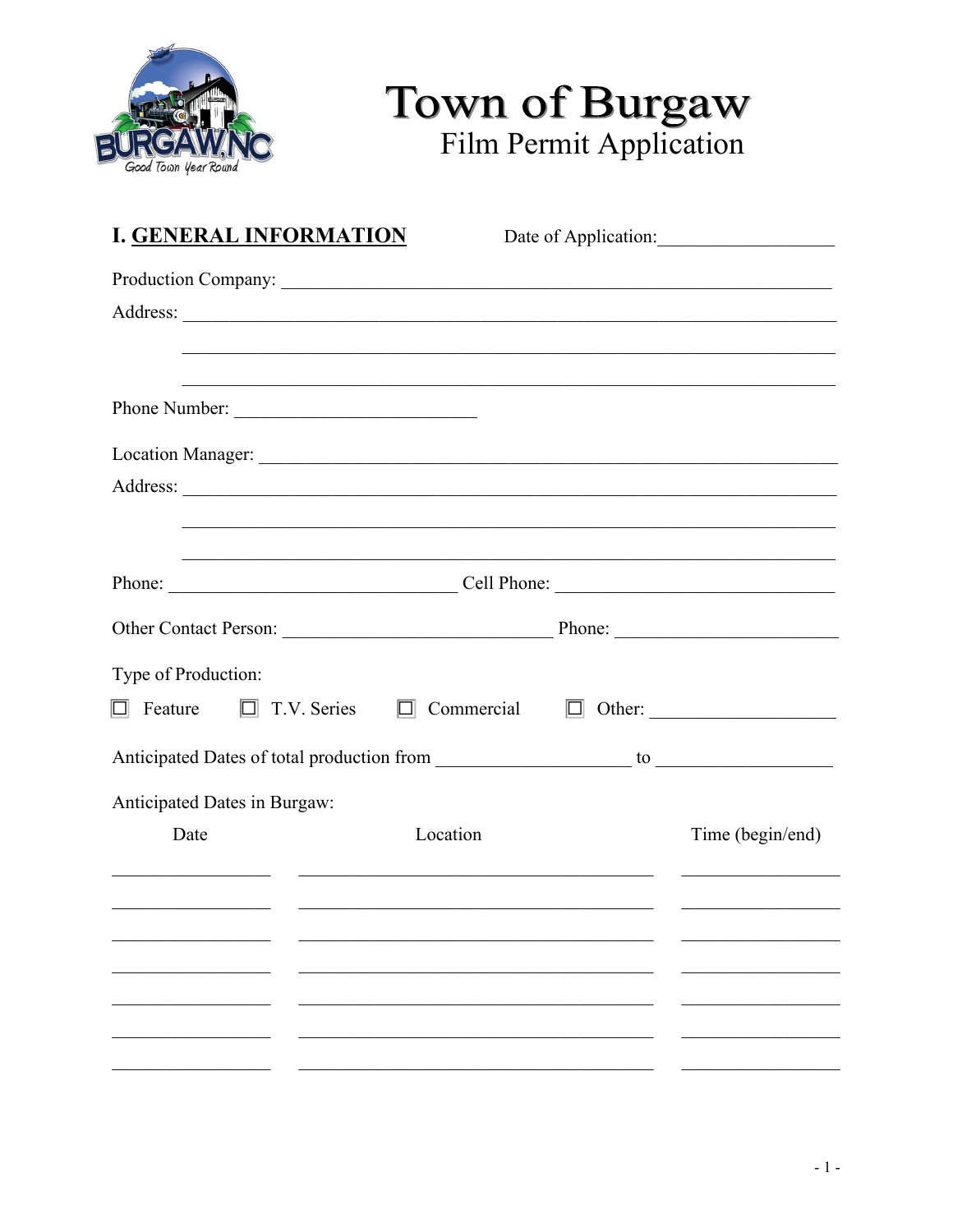## **II. IMPACT**

| Number in Cast: Number in Crew: Extras: Extras:                                                                                                                                                                                |         |  |
|--------------------------------------------------------------------------------------------------------------------------------------------------------------------------------------------------------------------------------|---------|--|
| Base Camp Site: 2008. Camp Site: 2008. Camp Site: 2008. Camp Site: 2008. Camp Site: 2008. Camp Site: 2008. Camp Site: 2008. Camp Site: 2008. Camp Site: 2008. Camp Site: 2008. Camp Site: 2008. Camp Site: 2008. Camp Site: 20 |         |  |
|                                                                                                                                                                                                                                |         |  |
|                                                                                                                                                                                                                                |         |  |
|                                                                                                                                                                                                                                |         |  |
|                                                                                                                                                                                                                                |         |  |
|                                                                                                                                                                                                                                |         |  |
| Anticipated Equipment: (Check as Applicable)                                                                                                                                                                                   |         |  |
| Automobile<br>П                                                                                                                                                                                                                | Number: |  |
| Pickup Truck<br>П                                                                                                                                                                                                              | Number: |  |
| <b>Equipment Trucks</b><br>П                                                                                                                                                                                                   | Number: |  |
| <b>Tractor Trailer</b><br>ΙI                                                                                                                                                                                                   | Number: |  |
| Condors<br>H                                                                                                                                                                                                                   | Number: |  |
| Cranes<br>ΙI                                                                                                                                                                                                                   | Number: |  |
| Vans                                                                                                                                                                                                                           | Number: |  |
| <b>Auxiliary Lighting Vehicles</b><br>П                                                                                                                                                                                        | Number: |  |
| П                                                                                                                                                                                                                              | Other:  |  |
|                                                                                                                                                                                                                                |         |  |

## **Street Closures:**

(Under Intermittent/Total, Indicate V for Vehicular, P for Pedestrian, or PV for Both)

| Date | <b>Street Closure</b> | Intermittent/Total | Time |
|------|-----------------------|--------------------|------|
|      |                       |                    |      |
|      |                       |                    |      |
|      |                       |                    |      |
|      |                       |                    |      |
|      |                       |                    |      |
|      |                       |                    |      |
|      |                       |                    |      |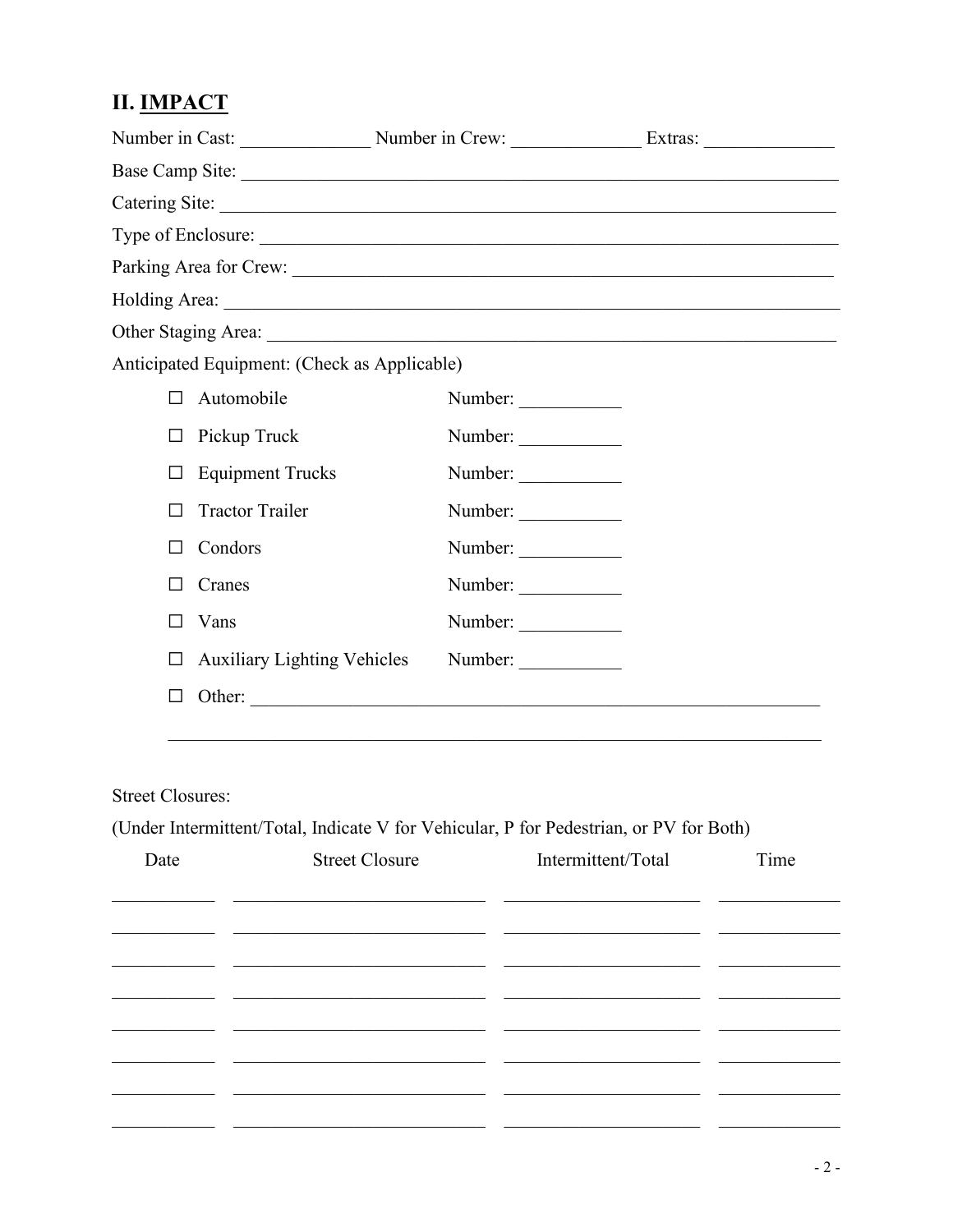Indicate special situations such as gunfire, explosives, fire, smoke, car chase, animals, specialized vehicles such as military, police, etc.:

Date

<u> 1980 - Johann Barbara, martin a</u>

Type

Indicate any scenes that may be offensive to minority groups, ethnic groups, religious groups, or scenes that may include inflammatory banners, pickets, placards, etc.:

Briefly describe any anticipated alteration to public property, or private property readily visible from public areas:

Anticipated use of Town property (Include parks, streets, buildings, etc.):

Anticipated needs of Town services such as police, police vehicle, rescue personnel, fire personnel, fire trucks, etc.:

Additional Comments, Requests, etc.: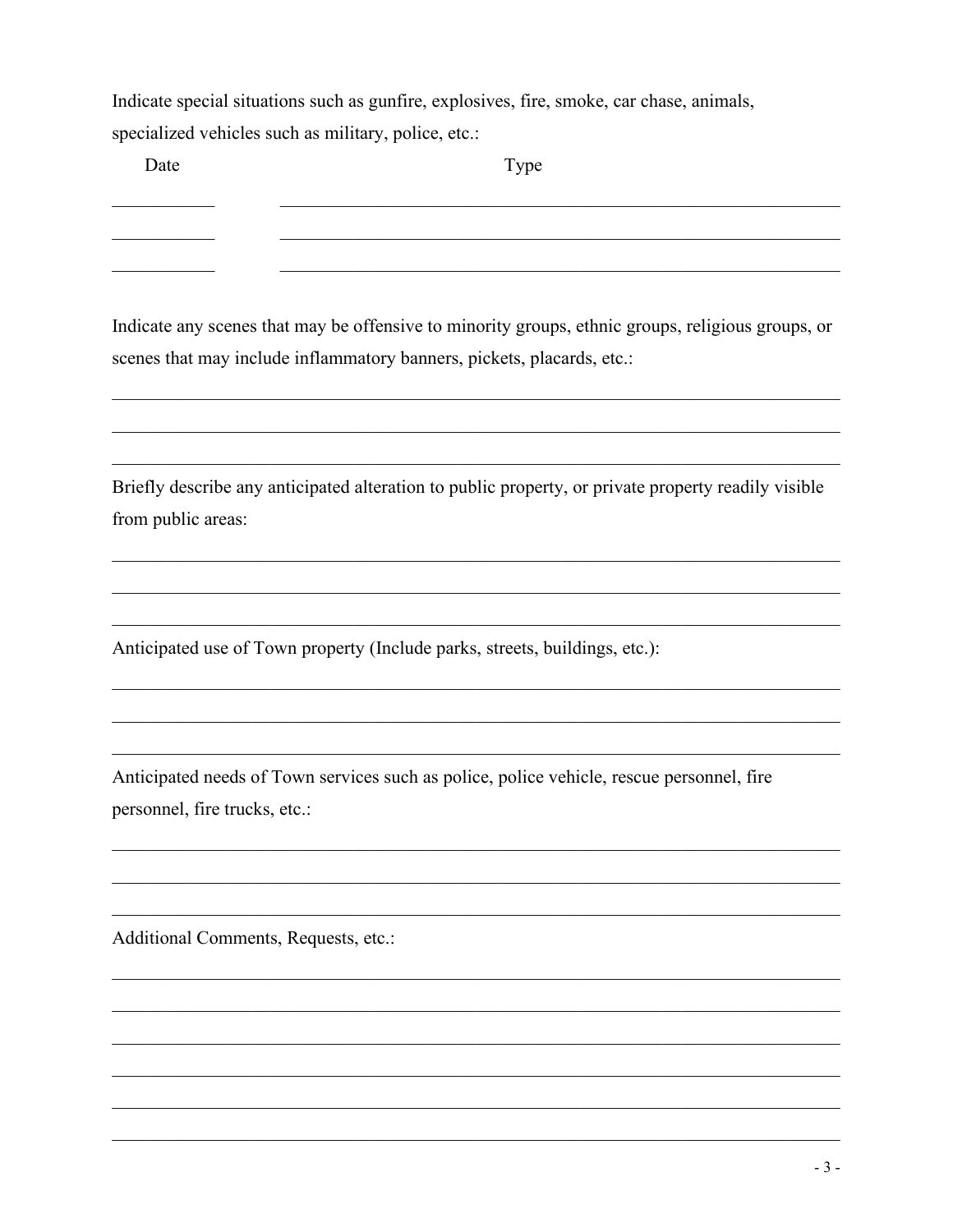## **III. GUIDELINES**

Any film production company desiring to film on public property or film so as to affect public property within the corporate limits of the Town of Burgaw must apply for a permit. The application must be presented to the Chief of Police no less than one week (7 days) prior to the date of filming. A Certificate of Insurance must be submitted along with the application. Said application shall include all information requested by the Town.

- **1.** The Production Company shall limit the activities at each location to those outlined in the filming permit. Any violation or deviation from the requirements set forth in the aforementioned application must have the approval of both the Town Manager and the Chief of Police. Failure to obtain such approval shall give the Town grounds to revoke the permit or impose such penalties or fines as deemed necessary. The cancellation of said permit will require the Production Company to cease the event and remove all equipment and personnel from locations within the Town of Burgaw.
- **2.** The Production Company will notify all businesses and residents affected by the activity no less than 72 hours (3 days) prior to the planned activity. Notification shall include information concerning the location and duration of the filming activities in question as well as specifics regarding lights, noise and special effects. The area to be notified shall be determined by the Chief of Police. A list of those persons and businesses requiring notification shall be forwarded to the Chief of Police in a written format indicating name, address, and date person was contacted. Notification must occur during normal business hours in order to ensure that businesses are properly notified. The Town reserves the right to revoke permits where sufficient notification has not been given.
- **3.** Approval must be obtained from the Chief of Police prior to any film activity which would disrupt the normal flow of traffic. Traffic control, if needed, must be handled by Burgaw Police Officers hired by the Production Company through the Town of Burgaw.

Request for street closures or diverting traffic should be made 72 hours in advance to allow for planning alternate routes and proper signage. Requests must be forwarded to the Chief of Police and the Town Manager. Any diversion or closure of a "state" road or highway must have prior approval from the State Department of Transportation and be approved by the Chief of Police.

- **4.** The use of explosives, pyrotechnics, fire, smoke-making machines or other special effects may not be undertaken unless specifically approved in writing by the Burgaw Fire Chief.
- **5.** Removal, cutting, or trimming of vegetation in the public right-of-way or on public property is prohibited unless specifically approved by permit.
- **6.** Filming shall not take place of or on private property without the written consent of the property owner.
- **7.** Production vehicles must not block fire hydrants, driveways, intersection sight triangles, or other access points unless authorized by the Town or property owner affected. Approval for parking along public rights-of-way shall be obtained from the Chief of Police no less than 72 hours prior to the event.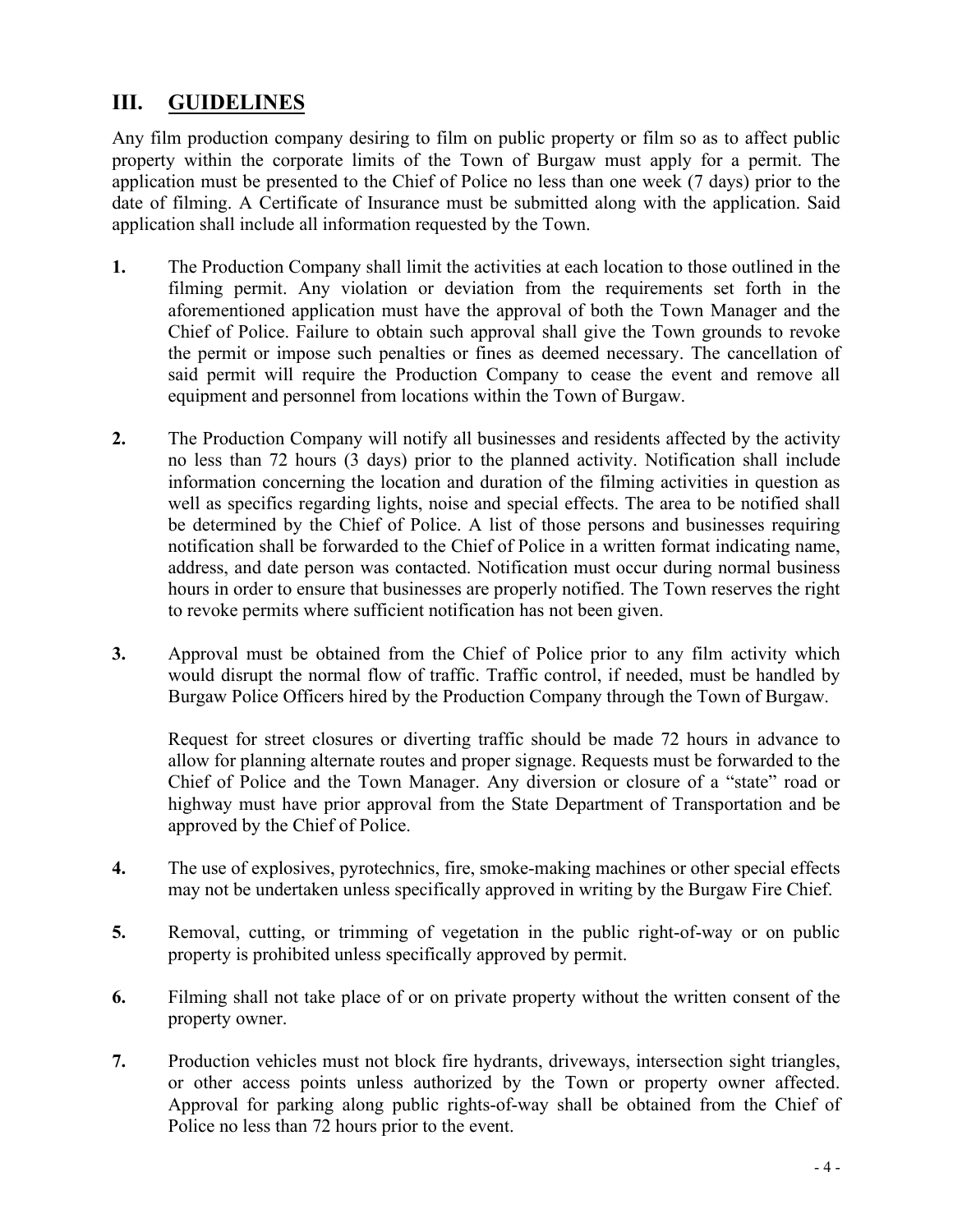- **8.** Lighting for filming, both during the day and night must be oriented away from neighboring residences, unless approved by the Town, and shall not interfere with the safe movement of traffic.
- **9.** Production Companies are responsible for cleaning and restoring location used including public or private lands at the end of each shooting day. Exceptions may be made for "period" shots or shoots that are more than one day in duration.
- **10.** Production Companies blocking or holding traffic on streets scheduled for garbage pickup are responsible for moving trash cans to a location accessible to sanitation vehicles, and then returning them to their proper owners; or coordinating, in advance, a time when sanitation vehicles may access the area affected.
- **11.** Special effects involving sirens, gunshots, speeding cars, or other loud noises are limited to the hours between 8:00 a.m. to 11:00 p.m.
- **12.** The Town reserves the right to require the presence of a Police Officer at any filming activity utilizing public property.
- **13.** All sets, pilings, fencing, etc. shall be removed within 48 hours after the conclusion of filming. If such sets are not removed within this time frame, the Town will remove such sets and the Production Company will be responsible to the Town for the costs of said removal.
- **14.** The Location Manager of the Film Production must provide the Town Manager and the Chief of Police with a means to be immediately contacted (i.e.: cell phone number, pager, etc.) and must be available during the entire time filming is in process.
- **15.** The name "Burgaw," the Town Seal, etc. may not be used without written authorization from the Board of Commissioners of the Town of Burgaw.
- **16.** Upon review of the film application, the Town Manager shall determine the impact to the community and the fee is based on one of three categories:

| Low Impact    | \$300.00   |
|---------------|------------|
| Medium Impact | \$600.00   |
| High Impact   | \$1,200.00 |

Additional daily fee associated with filming at public \$ 1,000.00 property or building such as town park, street, Old Jail and/or Depot. Fee shall be daily and per occurrence.

The permit fee shall be made payable to the Town of Burgaw at the time of application. The fee will not be refunded due to cancellation of filming. These fees are to be charged on a per day basis.